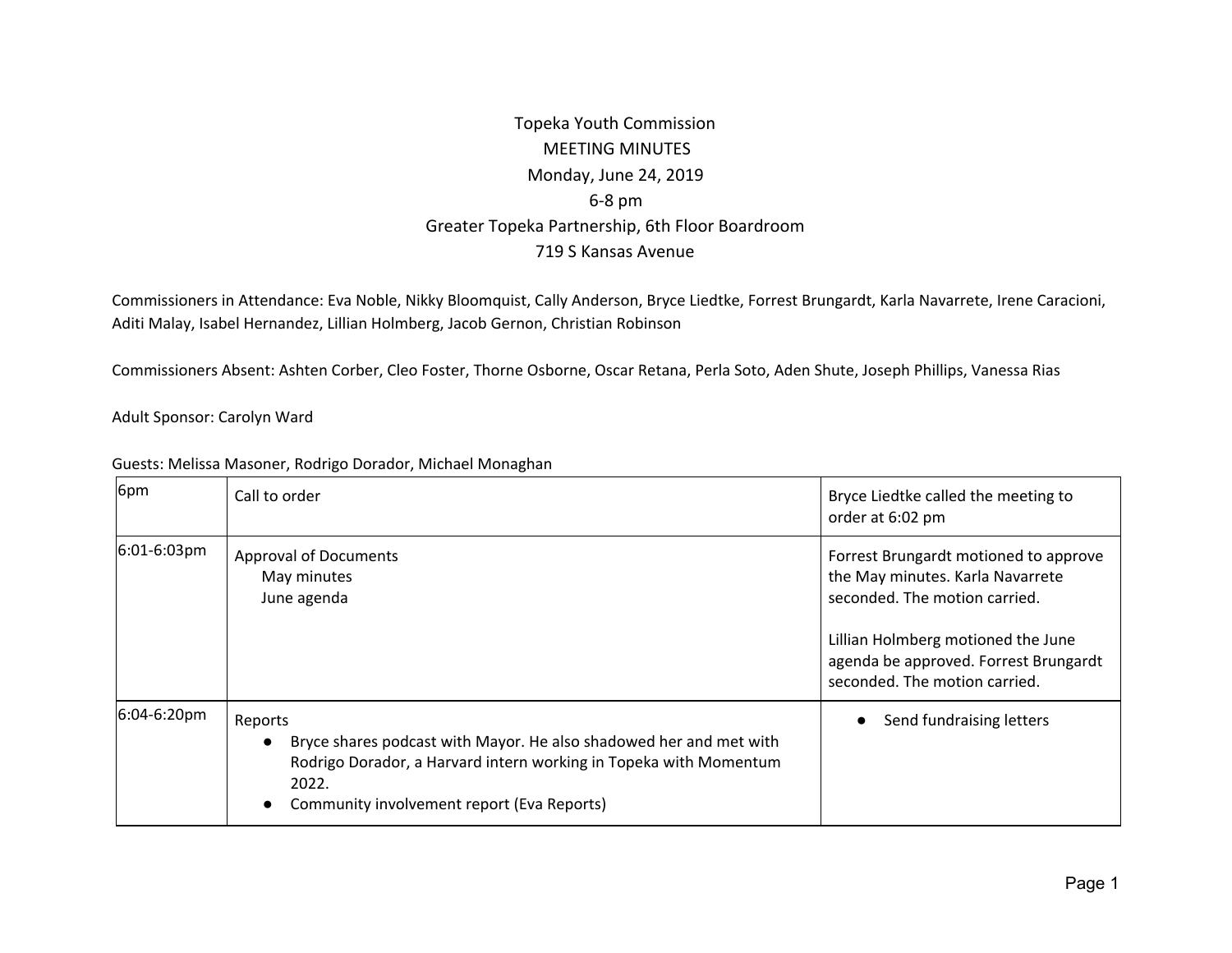| July 25th at WU from 1-3pm will be board training orientation<br>$\circ$     |  |
|------------------------------------------------------------------------------|--|
| Still looking for a keynote speaker who will hopefully focus on<br>$\circ$   |  |
| adultism                                                                     |  |
| If you have any connections (parents are on a board, etc) would<br>$\circ$   |  |
| love to have them come. Any board that wants youth to be on it               |  |
| should go to this so everyone is informed on how to work w/each              |  |
| other                                                                        |  |
| Local Government Committee (Forrest Brungardt)                               |  |
| This month has mostly been research on mental health<br>$\circ$              |  |
| Main idea is ComCare program (counselors go to the kids)- looking<br>$\circ$ |  |
| at implementing in the city                                                  |  |
| TOPCity YC rescheduled for the 18th from 6-8 so respond to<br>$\circ$        |  |
| calendar invite                                                              |  |
| Outreach (Cally bc Oscar was absent)                                         |  |
| Focus on Grub Crawl, which would bring youth downtown<br>$\circ$             |  |
| Last mtg: June 7, decided date (Aug 24), tix prices (sold online<br>$\circ$  |  |
| w/GOTopeka)                                                                  |  |
| <b>Fundraising (Jacob Gernon)</b>                                            |  |
| PLEASE Send fundraising letters!! They're in the drive and have<br>$\circ$   |  |
| been emailed out                                                             |  |
| For real if you have any questions just ask<br>$\circ$                       |  |
| Incentives: whoever raises the most money will get Topeka merch<br>$\circ$   |  |
| If you ask and follow up, they will probably say yes says Nikky<br>$\circ$   |  |
| They can also give you a reference to someone else<br>п                      |  |
| Lillian asks how do we avoid overlap? Utilize the<br>٠                       |  |
| groupchat. We are contacting people we personally know                       |  |
| (Bryce)                                                                      |  |
| Nikky asks what is holding people back?                                      |  |
| Kristen-time                                                                 |  |
| Carolyn says can also send ppl link to donation page                         |  |
|                                                                              |  |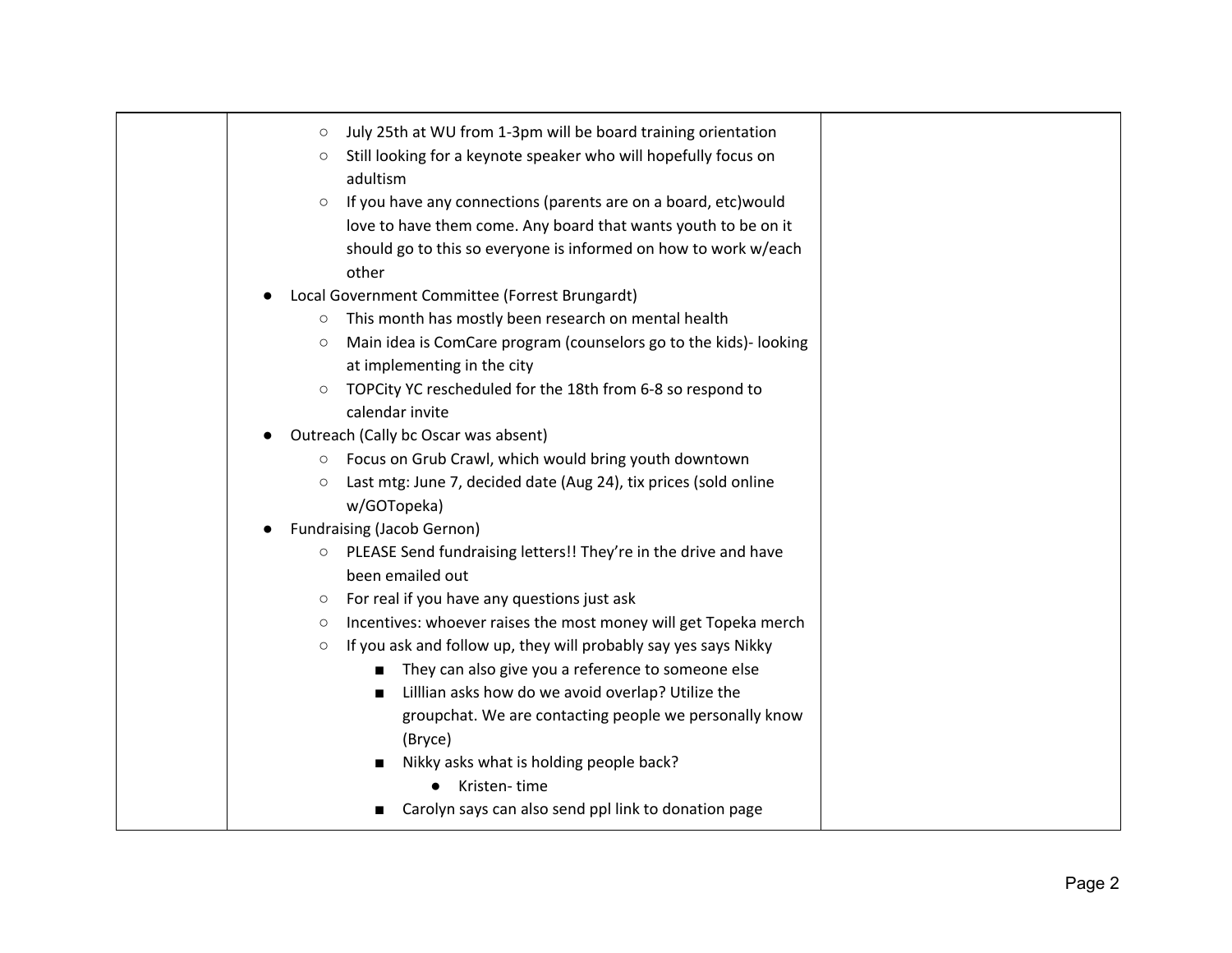|             | Social Media (Eva)<br>$\bullet$<br>Almost all headshots posted, just need Aden, Jacob, Lillian, and a<br>few others<br>Kristen- at orientation she was told about Canva and it is very cool<br>$\circlearrowright$<br>DM Cally, Kristen, or Eva if there is anything cool you have done<br>$\circlearrowright$<br>gov/community based, please let them know!<br>Snapchat- maybe, but a little too informal maybe<br>$\circ$                                                                                                                                                                                                                                                                                                                                                                                                                                                                                                              |                     |
|-------------|------------------------------------------------------------------------------------------------------------------------------------------------------------------------------------------------------------------------------------------------------------------------------------------------------------------------------------------------------------------------------------------------------------------------------------------------------------------------------------------------------------------------------------------------------------------------------------------------------------------------------------------------------------------------------------------------------------------------------------------------------------------------------------------------------------------------------------------------------------------------------------------------------------------------------------------|---------------------|
| 6:21-6:35pm | Old Business<br><b>Fundraising (Bryce)</b><br>$\circ$<br>Send 3 letters to people you have PERSONAL connections<br>with<br>Recruitment for Dist. 2<br>$\circ$<br>Jacob says he knows someone, followed up with her and<br>she forgot so she will probs be applying<br>Bryce says it's the most northern district, so HP and<br>п<br>Seaman<br>Carolyn says you can type in an address in this website:<br>п<br>https://topeka.maps.arcgis.com/apps/webappviewer/inde<br>x.html?id=e227f97711fe46bfb0692f310684275b to see<br>what city council district the address is in<br>Lillian asks if you must be in the TYC to be in the TOPCity<br>council- yes says Bryce bc it's a subset of the TYC<br>Bryce-July board training<br>$\circ$<br>If you know of any board members, ask them to attend<br>This will be in the WU Student Union- Christian asks for<br>п<br>clarification on location, like a map. Bryce says he will<br>clarify |                     |
| 6:36-6:50pm | <b>New Business</b>                                                                                                                                                                                                                                                                                                                                                                                                                                                                                                                                                                                                                                                                                                                                                                                                                                                                                                                      | Fill out Doodlepoll |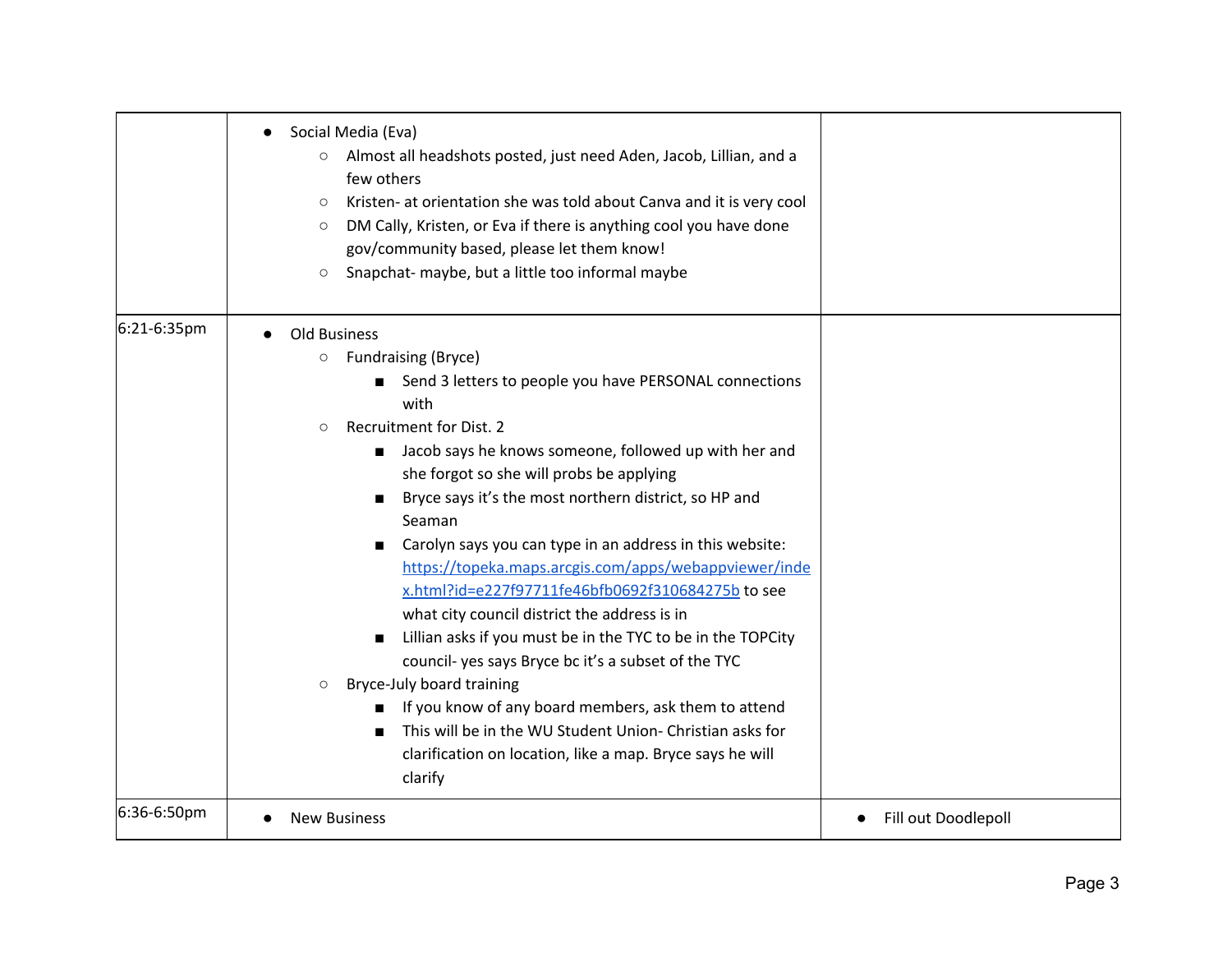|             | Fun Bonding- fill out the doodle poll soon! We want to get to know<br>$\circ$<br>each other, and this is a fun bonding time<br>Nikky and VP Vacancy<br>$\circ$<br>Need a new VP so she can train and transition them<br>$\blacksquare$<br>Nikky says she answers emails, helps with SM, following<br>п<br>up with ppl not at mtgs (why they were gone, catching<br>them up), helping Pres, generally staying on top of things<br>If you are interested text Nikky, even if you are a little<br>interested<br>July is her next meeting so we need to do this quickly<br>The sooner we find someone, the easier the transition is<br>■<br>Will officially vote on replacement at July mtg                                                                                                                                               |  |
|-------------|---------------------------------------------------------------------------------------------------------------------------------------------------------------------------------------------------------------------------------------------------------------------------------------------------------------------------------------------------------------------------------------------------------------------------------------------------------------------------------------------------------------------------------------------------------------------------------------------------------------------------------------------------------------------------------------------------------------------------------------------------------------------------------------------------------------------------------------|--|
| 6:51-7:00pm | Announcements<br>Website: topekayc.com has been updated<br>$\circ$<br>Currently working on getting head shots up, so if you don't<br>$\blacksquare$<br>see yours just let us know<br>Has a donate button<br>Kristen says she had to navigate through the GOTopeka<br>п<br>website that was an issue<br>Bryce says just use the URL topekayc.com and you<br>should avoid all that navigation<br>Business Card (Carolyn) - feel free to hand them out<br>$\circ$<br>Bryce mentions Business Unwind that is a chance for adults<br>$\circ$<br>around Topeka (business owners, etc) to meet and network. Free<br>food and drinks, everyone is welcome. Next one is July 23<br>Use the group chat to your advantage<br>$\circ$<br>Just ask<br>$\blacksquare$<br>Fill out Doodle Poll<br>$\circ$<br>Diversity on Boards training<br>$\circ$ |  |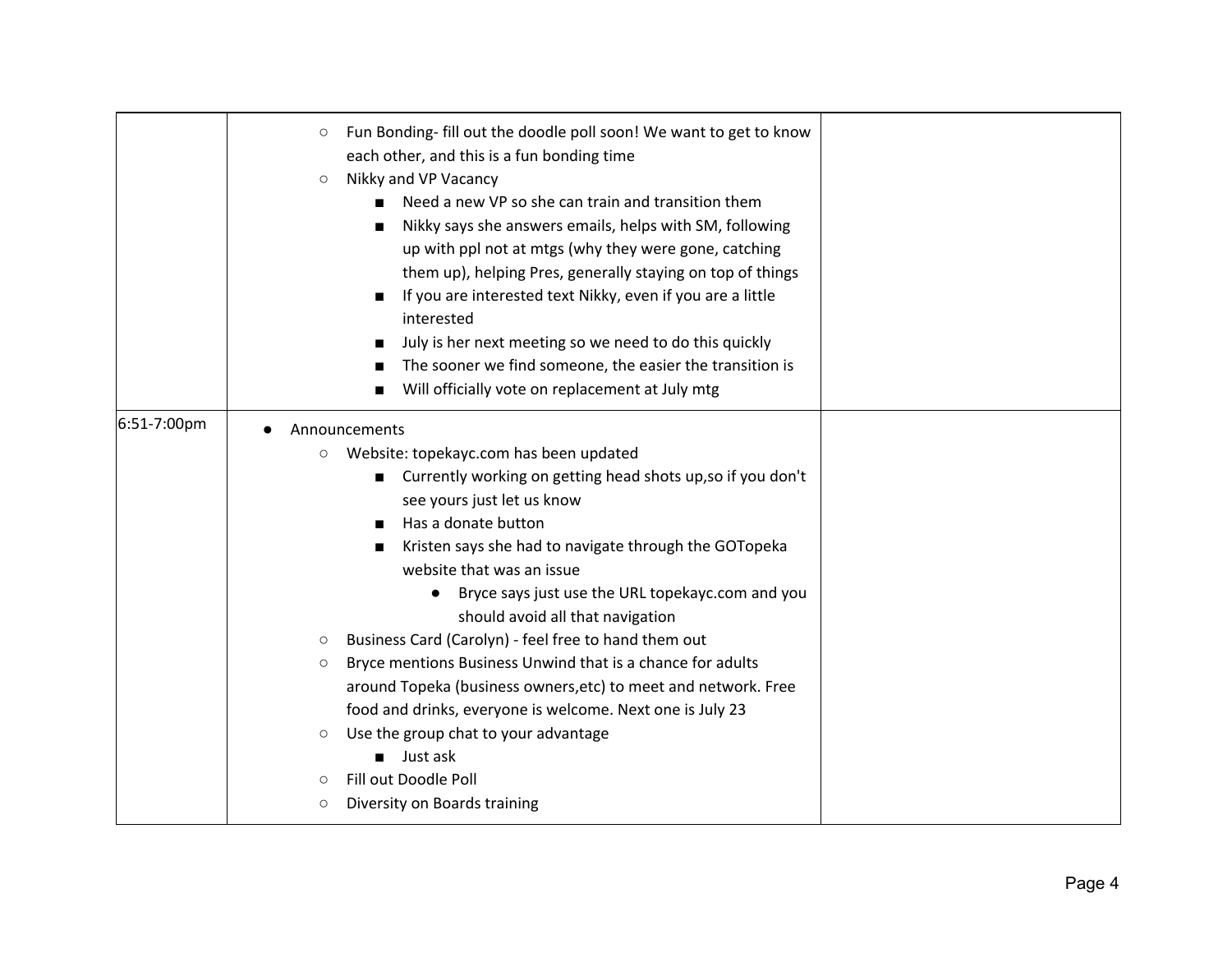|             | June 26 from 6-8pm at YWCA. If interested, want more<br>info, want to serve on boards, sign up on the link (in group<br>chat but far up). Also a facebook event published by GTP<br>Very great place for community involvement committee to<br>meet boards                                                                                                                                                                                                                                                                                                                                            |                                                                                                                                                                                                                                                                                                                                                                       |
|-------------|-------------------------------------------------------------------------------------------------------------------------------------------------------------------------------------------------------------------------------------------------------------------------------------------------------------------------------------------------------------------------------------------------------------------------------------------------------------------------------------------------------------------------------------------------------------------------------------------------------|-----------------------------------------------------------------------------------------------------------------------------------------------------------------------------------------------------------------------------------------------------------------------------------------------------------------------------------------------------------------------|
| 7:01-7:05   | The TYC has an open discussion on considering a new meeting format with<br>$\bullet$<br>a central discussion topic for each monthly meeting<br>Conclusion: nothing in this item was officially decided. Meetings<br>$\circ$<br>will continue as they have been until committees are caught up.<br>Then we will do something with Habitat for Humanity                                                                                                                                                                                                                                                 | Bryce makes a motion to table<br>$\bullet$<br>adding poverty into TYC<br>discussion. The motion is<br>seconded by Makenna. The<br>motion carries.<br>Find date for work day<br>Jacob made a motion to come<br>up for a time for a work<br>meeting. Lillian seconds. It is a<br>mandatory but fun location<br>meeting, one time, not recurring.<br>The motion carries. |
| 7:05-7:50pm | Nikky introduces Melissa Masoner who got the ball rolling for the TYC<br>Bryce introduces Rodrigo, Harvard intern at the partnership. Presents on<br>his project with Momentum 2022.<br>Rodrigo tells the committee that he is working on the<br>$\circ$<br>communication strategy for momentum 2022- how the<br>partnership communicates M22 to Topeka. They are going to have<br>speakers. Implement the Speakers Bureau<br>Kristin asks how long he will be here? He says he is helping the<br>$\circ$<br>mayor by working on an initiative the mayor gave him; M2022. He<br>is here for 10 weeks. |                                                                                                                                                                                                                                                                                                                                                                       |